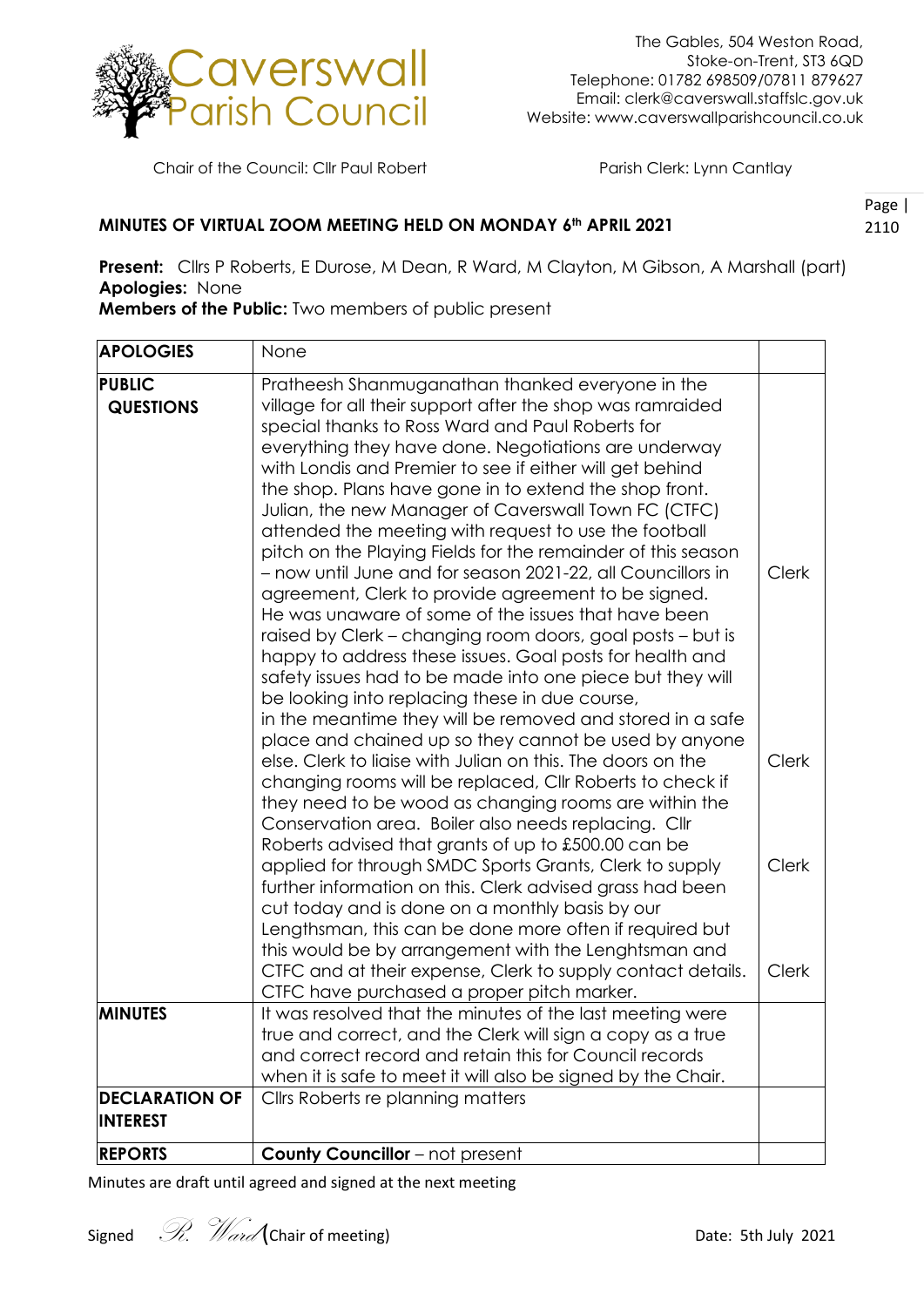

| <b>COUNTY/DISTRICT</b><br>COUNCILLORS/<br><b>CLERK</b>            | <b>District Councillor</b> - nothing to report<br><b>Clerk's Report</b> – report provided to all Councillors prior to<br>meeting.                                                                                                                                                                                                                                                                                                                                                                                                                                                                                                                                                                                                                                                            |                       |  |
|-------------------------------------------------------------------|----------------------------------------------------------------------------------------------------------------------------------------------------------------------------------------------------------------------------------------------------------------------------------------------------------------------------------------------------------------------------------------------------------------------------------------------------------------------------------------------------------------------------------------------------------------------------------------------------------------------------------------------------------------------------------------------------------------------------------------------------------------------------------------------|-----------------------|--|
| HANDYMAN/<br><b>LENGTHSMAN</b>                                    | <b>Handyman</b> – Report and photos of work done received.<br>JL reported that he had started to dig out the ditch at the<br>back of the field but it was a bigger job than he<br>anticipated and needs a mini digger to do this. Council to<br>consider this and also to check if frogs are in the water as<br>work cannot be carried out if they are. The metal litter<br>bins had all been damaged and need replacing, Clerk to<br>investigate cost of new bins.<br><b>Lengthsman</b> - cut playing field this morning and reported<br>that the ground was OK but lots of litter around and the<br>goal posts were in situ.                                                                                                                                                               | <b>Clerk</b>          |  |
| <b>MATTERS ARISING</b><br><b>FROM PREVIOUS</b><br><b>MEETINGS</b> | <b>HIGHWAYS ISSUES:</b><br>General-<br>$31/21$ – Grids and Drains – no new report<br>$32/21 -$ Footpaths $-$<br>Footpath 8 – upgrade to bridleway, Panel to meet on<br>Friday and hopefully the upgrade will be confirmed and<br>will be included in the Definitive Map.<br>32/21 Remembrance area in the Village<br>(23/21)<br>Date to be arrange for site visit.<br>33/21 Millennium Garden - fencing and hedges<br>(26/21)<br>All agreed to quote from Trentham Fencing(£895.00<br>+VAT) for the fencing and gate at the rear of the gardens.<br>Cllr Marshall stated that front fencing needs to be treated,<br>Clerk to check what materials can be used on the fencing<br>as it abuts the public pavement.<br>34/21 Playing fields - entrance by Red House and by<br>School<br>(27/21) | <b>Clerk</b><br>Clerk |  |
|                                                                   | Handyman (JL) has dug ditch by Red House car park to<br>help with drainage and has temporarily fixed the metal<br>gate by School.<br>35/21 Listed Buildings within the Parish<br>(28/21)<br>Cllr Roberts to speak to Conservation at next meeting re<br>Stone House at Roughcote Lane.<br>36/21 Bus shelter in The Square<br>(29/21)<br>Handyman (JL) to investigate cost of replacing the Perspex<br>panels, either clear or with fine wire mesh inside and also<br>to sand down and repaint the metal in Moorlands Green.                                                                                                                                                                                                                                                                  |                       |  |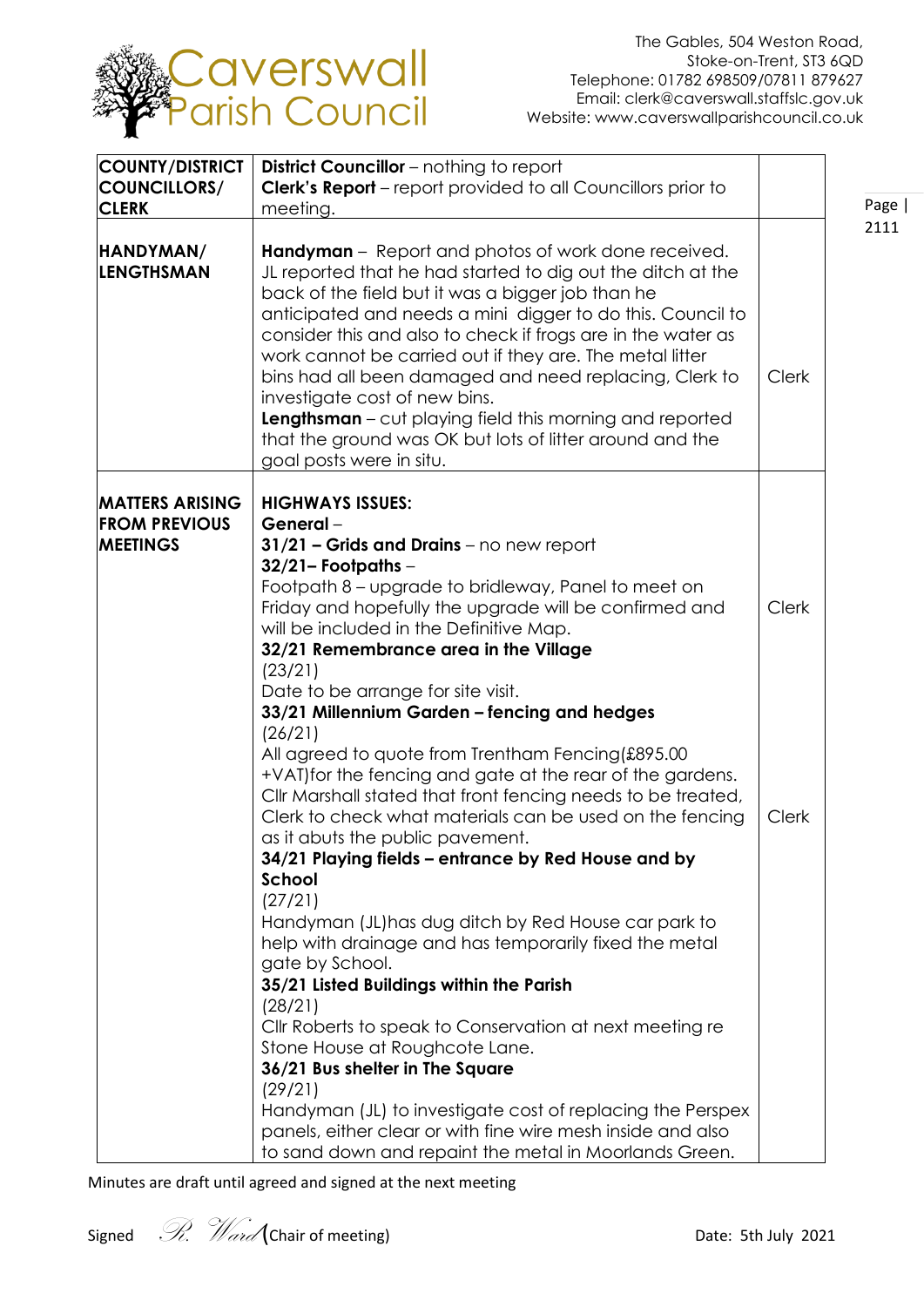

Page | 2112

|                | 37/21 Changing Room on Red House car park<br>(30/21)                             |              |
|----------------|----------------------------------------------------------------------------------|--------------|
|                | Caverswall FC to sort replacement doors – see Public                             |              |
|                | questions.                                                                       |              |
|                | <b>Unresolved Items:</b>                                                         |              |
|                | Cllr Clayton asked for updates on various issues from                            |              |
|                | previous meetings<br>i. Verges/footpaths on School Lane                          | <b>Clerk</b> |
|                | Verges – Clerk to contact Lengthsman to see when these                           |              |
|                | will be done letters to affected properties to be sent prior                     | <b>Clerk</b> |
|                | to work.                                                                         |              |
|                | Footpath/pavements - Clerk to contact Highways                                   |              |
|                | for their comments.                                                              |              |
|                | ii. New Noticeboard/litter bin                                                   |              |
|                | Cllr Roberts advised awaiting better weather as needs                            | PR/          |
|                | concreting in and this will not set well in cold weather.                        | AM           |
|                | Cllr Clayton advised that Auctioneers were happy for new                         |              |
|                | litter bin to be place by the noticeboard.<br>iii. Register of Playing field     |              |
|                | Solicitor has re-done the Statement of Truth for Cllr                            |              |
|                | Roberts and is now being typing up, letters are also being                       |              |
|                | sent to two previous Chairs asking for them to confirm                           |              |
|                | that a provided plan of the fields is the same land that the                     |              |
|                | Title deeds they were reported to have had sight of, as                          |              |
|                | referred to in historic Council minutes, is in fact the same                     |              |
|                | land.                                                                            |              |
|                | iv. Stocks                                                                       | Clerk        |
|                | Still waiting on Neil Chandler to do this.<br>v. Soil Bunds around car park      |              |
|                | Seeds to be spread on these, Clerk to obtain up to date                          |              |
|                | costings and report back to Councillors.                                         |              |
|                | <b>CORRESPONDENCE TSB - Bank Statements</b>                                      |              |
|                | SCC - Documents re upgrade of Footpath 8 to Bridleway                            |              |
|                | 38/21 Accounts                                                                   |              |
| <b>FINANCE</b> | <b>Payments:</b>                                                                 |              |
|                | The following accounts were presented for approval: -                            |              |
|                | Mrs L Cantlay - Clerk Salary and Expenses - April £266.40 *                      |              |
|                | Caverswall Handyman - March work £87.50 *<br>TOTAL PAYMENTS THIS MONTH - £353.90 |              |
|                | * - indicates payments to be made via Internet Banking                           |              |
|                | Faster Payment - all were accepted and approved for                              |              |
|                | payment at the meeting.                                                          |              |
|                | Transfer: £350.00                                                                |              |
|                |                                                                                  |              |
|                | <b>Receipts:</b>                                                                 |              |
|                | Bank Interest – March (both accounts) – £4.68                                    |              |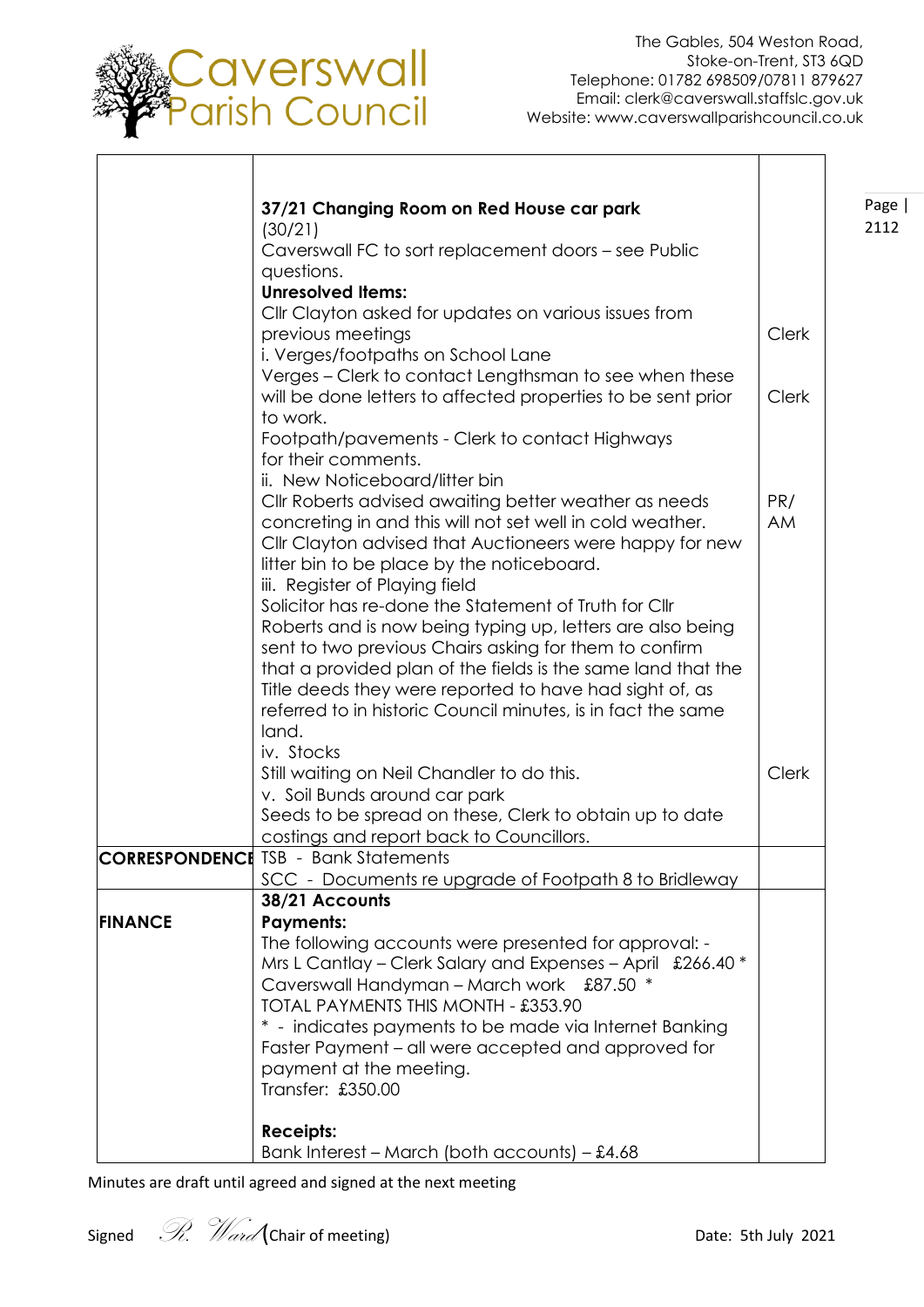

Page | 2113

|                     | HMRC - VAT repayment - £976.88                                                                                                                                                                                                                                                                                                                                                                                                                                                                      |              |
|---------------------|-----------------------------------------------------------------------------------------------------------------------------------------------------------------------------------------------------------------------------------------------------------------------------------------------------------------------------------------------------------------------------------------------------------------------------------------------------------------------------------------------------|--------------|
|                     |                                                                                                                                                                                                                                                                                                                                                                                                                                                                                                     |              |
|                     | Caverswall Village Hall - Annual land rent - £25.00                                                                                                                                                                                                                                                                                                                                                                                                                                                 |              |
|                     | <b>TOTAL INCOME - £1,006.56</b>                                                                                                                                                                                                                                                                                                                                                                                                                                                                     |              |
|                     | <b>Bank Accounts</b> (after any payment or receipts made):<br>Current Account - £149.83 after payments made.<br>Instant Access Account - £5,349.50                                                                                                                                                                                                                                                                                                                                                  |              |
|                     | Contingency Account - £16,427.81                                                                                                                                                                                                                                                                                                                                                                                                                                                                    |              |
|                     | 2020-21 Year End Accounts and Annual Return                                                                                                                                                                                                                                                                                                                                                                                                                                                         |              |
|                     | Councillors had been provided with all accounting sheets<br>and completed Annual Return these were all agreed and<br>approved as accurate. Signing of the necessary parts of<br>Annual Return documents cannot be done electronically<br>and therefore will be done when meeting is held<br>physically. Deadline date for submitting to Mazars the<br>External Auditor is 30 <sup>th</sup> June.<br>All Councillors agreed that the accounts to now be sent to<br>Internal Auditor, Caroline Hulse. | <b>Clerk</b> |
|                     |                                                                                                                                                                                                                                                                                                                                                                                                                                                                                                     |              |
|                     | 39/21                                                                                                                                                                                                                                                                                                                                                                                                                                                                                               |              |
| PLANNING            | <b>Applications –</b>                                                                                                                                                                                                                                                                                                                                                                                                                                                                               |              |
| <b>MATTERS</b>      | SMD/2021/0133 – Land East of Sandfields, Kingsley Road,                                                                                                                                                                                                                                                                                                                                                                                                                                             |              |
|                     | Cellarhead – Construction of 3no. two storey, detached                                                                                                                                                                                                                                                                                                                                                                                                                                              |              |
|                     | houses in place of the 2no. dormer bungalows previously                                                                                                                                                                                                                                                                                                                                                                                                                                             |              |
|                     | approved under SMD/2019/0452 - No Objection, subject                                                                                                                                                                                                                                                                                                                                                                                                                                                | <b>Clerk</b> |
|                     | to neighbour's approval                                                                                                                                                                                                                                                                                                                                                                                                                                                                             |              |
|                     | SMD/2021/0176 - Foxfield Railway - Certificate of                                                                                                                                                                                                                                                                                                                                                                                                                                                   |              |
|                     | lawfulness for a proposed extension to existing Hollick Shed                                                                                                                                                                                                                                                                                                                                                                                                                                        | <b>Clerk</b> |
|                     | - No objection                                                                                                                                                                                                                                                                                                                                                                                                                                                                                      |              |
|                     | SMD/2021/0204 - 55 School Lane - Proposed single storey                                                                                                                                                                                                                                                                                                                                                                                                                                             |              |
|                     | front extension to shop premises - No Objection, subject to                                                                                                                                                                                                                                                                                                                                                                                                                                         | <b>Clerk</b> |
|                     | neighbours approval                                                                                                                                                                                                                                                                                                                                                                                                                                                                                 |              |
|                     | SMD/2021/0205 - 55 School Lane - Proposed replacement                                                                                                                                                                                                                                                                                                                                                                                                                                               |              |
|                     | signage – No objection, subject to neighbour's approval.                                                                                                                                                                                                                                                                                                                                                                                                                                            | <b>Clerk</b> |
|                     | Decisions-                                                                                                                                                                                                                                                                                                                                                                                                                                                                                          |              |
|                     | SMD/2021/0010 - White Gables - Side extension and                                                                                                                                                                                                                                                                                                                                                                                                                                                   |              |
|                     |                                                                                                                                                                                                                                                                                                                                                                                                                                                                                                     |              |
|                     | extension to raised patio area - REFUSED                                                                                                                                                                                                                                                                                                                                                                                                                                                            |              |
|                     | Appeals - none<br><b>Enforcement Matters: none</b>                                                                                                                                                                                                                                                                                                                                                                                                                                                  |              |
|                     |                                                                                                                                                                                                                                                                                                                                                                                                                                                                                                     |              |
|                     | 40/21 Adoption of Complaints Procedure Policy                                                                                                                                                                                                                                                                                                                                                                                                                                                       |              |
| <b>NEW BUSINESS</b> | All Councillors were provided with draft copy prior to                                                                                                                                                                                                                                                                                                                                                                                                                                              |              |
|                     | meeting. All Councillors approved the draft and it was                                                                                                                                                                                                                                                                                                                                                                                                                                              |              |
|                     |                                                                                                                                                                                                                                                                                                                                                                                                                                                                                                     |              |
|                     |                                                                                                                                                                                                                                                                                                                                                                                                                                                                                                     |              |
|                     |                                                                                                                                                                                                                                                                                                                                                                                                                                                                                                     |              |
| <b>DATE OF NEXT</b> |                                                                                                                                                                                                                                                                                                                                                                                                                                                                                                     |              |
| <b>MEETING</b>      | This will be a virtual meeting.                                                                                                                                                                                                                                                                                                                                                                                                                                                                     |              |
|                     | therefore duly adopted by the Council. Clerk to place<br>copy on the Parish Council website.<br>Tuesday 4 <sup>th</sup> May 2021 start time 7pm.<br>This will also be the Annual Assembly meeting.                                                                                                                                                                                                                                                                                                  | <b>Clerk</b> |
|                     |                                                                                                                                                                                                                                                                                                                                                                                                                                                                                                     |              |
|                     |                                                                                                                                                                                                                                                                                                                                                                                                                                                                                                     |              |